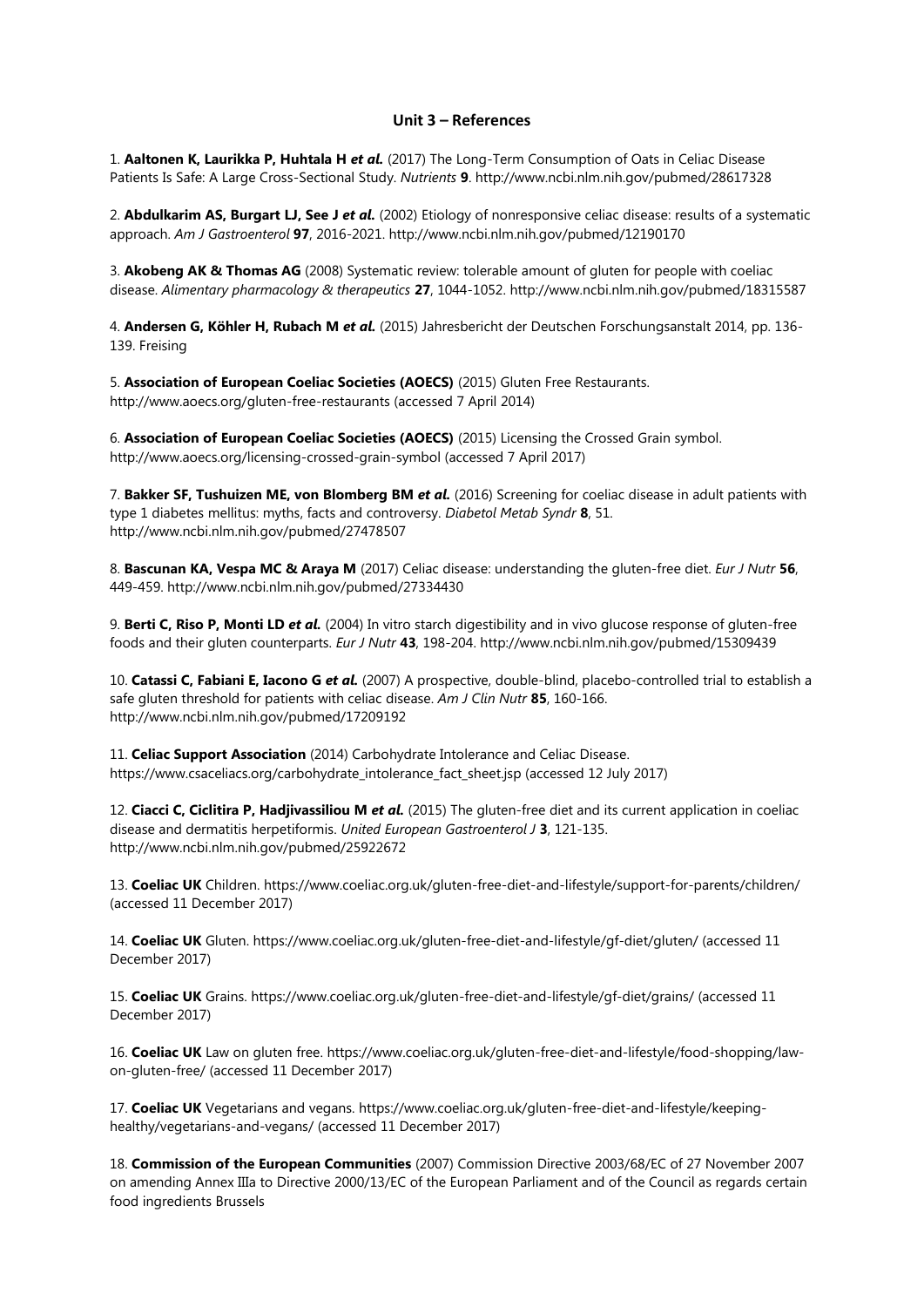19. **Deutsche Zöliakie Gesellschaft e. V. (DZG)** Celiac Disease - Living with a gluten-free diet. Stuttgart: DZG.http://www.dzg-online.de/files/140805\_flyer\_glutenfrei\_leben\_e\_web.pdf

20. **Deutsche Zöliakie Gesellschaft e. V. (DZG)** (2010) Zöliakie und Diabetes mellitus. Stuttgart: DZG

21. **Deutsche Zöliakie Gesellschaft e. V. (DZG)** (2011) Zöliakie und Fructosemalabsoprtion. Stuttgart: DZG

22. **Deutsche Zöliakie Gesellschaft e. V. (DZG)** (2016) Hafer in der glutenfreien Ernährung - Stellungnahme der Deutschen Zöliakie-Gesellschaft e. V.: DZG.https://www.dzg-online.de/files/2016\_05\_stellungnahme\_hafer\_dzg.pdf

23. **Di Genova T & Guyda H** (2007) Infants and children consuming atypical diets: Vegetarianism and macrobiotics. *Paediatr Child Health* **12**, 185-188. http://www.ncbi.nlm.nih.gov/pubmed/19030357

24. **Diabetes UK** Fibre and diabetes. https://www.diabetes.org.uk/Guide-to-diabetes/Enjoy-food/Carbohydratesand-diabetes/fibre-and-diabetes/ (accessed 11 December 2017)

25. **Diamanti A, Capriati T, Basso MS** *et al.* (2014) Celiac disease and overweight in children: an update. *Nutrients* **6**, 207-220. http://www.ncbi.nlm.nih.gov/pubmed/24451308

26. **Dickey W & Kearney N** (2006) Overweight in celiac disease: prevalence, clinical characteristics, and effect of a gluten-free diet. *Am J Gastroenterol* **101**, 2356-2359. http://www.ncbi.nlm.nih.gov/pubmed/17032202

27. **Erickson AK** (2015) Gluten in medications: A dangerous prescription for patients with celiac disease.https://www.pharmacist.com/gluten-medications-dangerous-prescription-patients-celiac-disease

28. **European Commission** (2014) Commission Implementing Regulation No 828/2014 of 30 July 2014 on the requirements for the provision of information to consumers on the absence or reduced presence of gluten in food. Brussels

29. **European Parliament & Council of the European Union** (2003) Directive 2003/89/EC of the European Parliament and of the council of 10 November 2003 amending Directive 2000/13/EC as regards indication of the ingredients present in foodstuffs. Brussels

30. **European Parliament & Council of the European Union** (2011) Regulation (EU) No 1169/2011 of the European Parliament and of the council of 25 October 201 on the provision of food information to consumers, amending Regulations (EC) No 1924/2006 and (EC) No 1925/2006 of the European Parliament and of the Council, and repealing Commission Directive 87/250/EEC, Council Directive 90/496/EEC, Commission Directive 1999/10/EC, Directive 2000/13/EC of the European Parliament and of the Council, Commission Directives 2002/67/EC and 2008/5/EC and Commission Regulation (EC) No 608/2004. Strasbourg

31. **FAO & WHO** (2008) Codex Alimentarius: Codex Standard for Foods for Special Dietary Use For Persons Intolerant to Gluten. Codex Stan 118-1979. Rome/Geneva: Food and Agricultural Organization of the United Nations/ World Health Organization

32. **Farage P & Zandonadi R** (2014) The Gluten-Free Diet: Difficulties Celiac Disease Patients have to Face Daily. *Austin J Nutri Food Sci* **2**.

33. **Food Intolerance Network** (2013) Prehistoric man and lactose intolerance.https://www.food-intolerancenetwork.com/food-intolerances/lactose-intolerance/ethnic-distribution-and-prevalence.html

34. **Food Intolerance Network** (2014) Fructose malabsorption or hereditary fructose intolerance?https://www.food-intolerance-network.com/food-intolerances/fructose-malabsorptionintolerance/fructose-malabsorption-and-hereditary-fructose-intolerance-hfi.html

35. **Food Standards Agency** (2012) Claims about gluten: consumer advice.https://www.food.gov.uk/sites/default/files/multimedia/pdfs/publication/glutenconsumer.pdf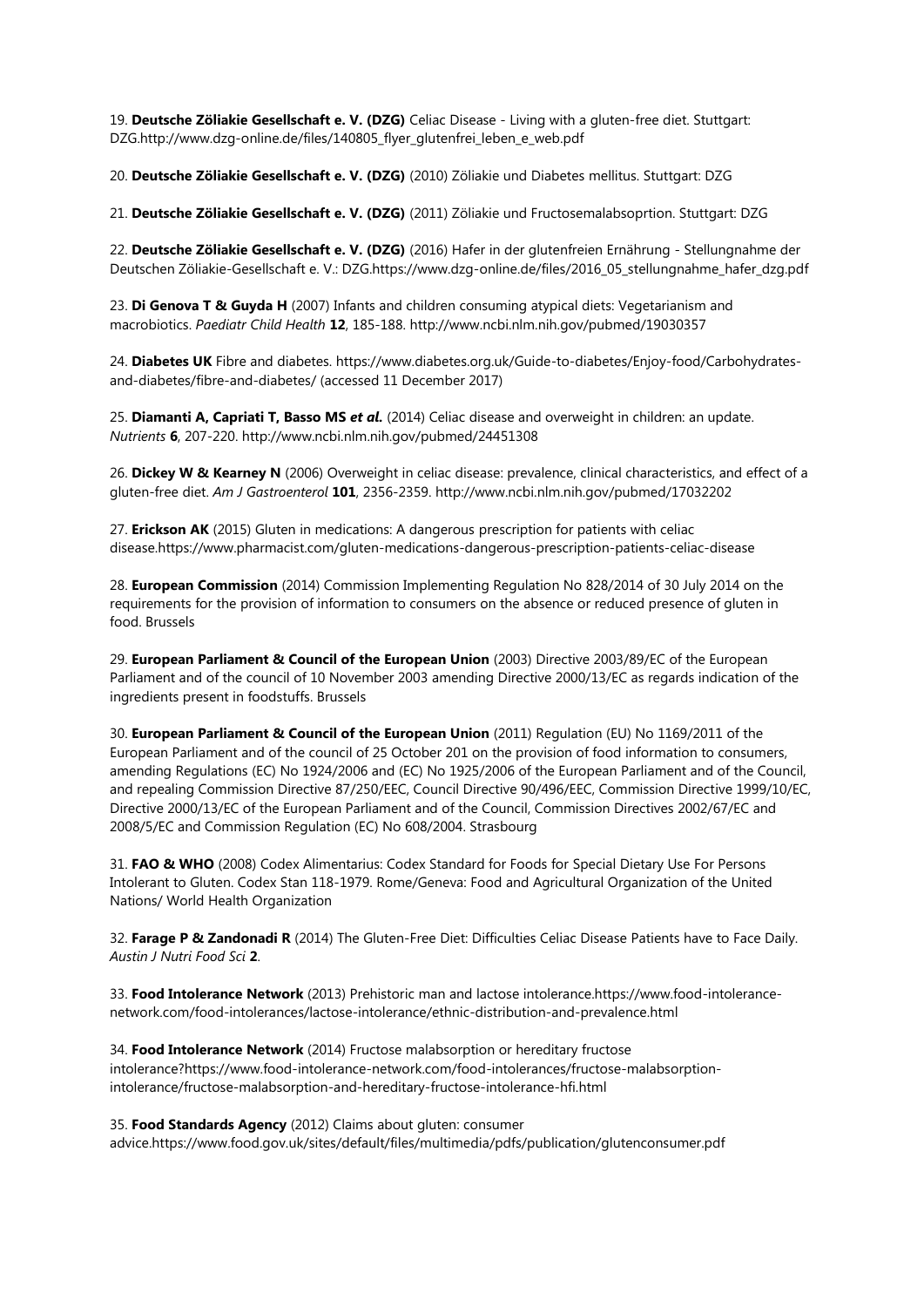36. **Food Standards Agency** (2013) Advice on food allergen labelling. How to buy food safely when you have a food allergy or intolerance.https://www.food.gov.uk/sites/default/files/multimedia/pdfs/publication/allergyleaflet.pdf

37. **Garcia-Manzanares A & Lucendo AJ** (2011) Nutritional and dietary aspects of celiac disease. *Nutr Clin Pract* **26**, 163-173. http://www.ncbi.nlm.nih.gov/pubmed/21447770

38. **Garsed K & Scott BB** (2007) Can oats be taken in a gluten-free diet? A systematic review. *Scand J Gastroenterol* **42**, 171-178. http://www.ncbi.nlm.nih.gov/pubmed/17327936

39. **Gibert A, Espadaler M, Angel Canela M** *et al.* (2006) Consumption of gluten-free products: should the threshold value for trace amounts of gluten be at 20, 100 or 200 p.p.m.? *Eur J Gastroenterol Hepatol* **18**, 1187- 1195. http://www.ncbi.nlm.nih.gov/pubmed/17033440

40. **Gilissen L, van der Meer IM & Smulders MJM** (2016) Why Oats Are Safe and Healthy for Celiac Disease Patients. *Med Sci (Basel)* **4**. http://www.ncbi.nlm.nih.gov/pubmed/29083384

41. **Gobbetti M, Pontonio E, Filannino P** *et al.* (2017) How to improve the gluten-free diet: The state of the art from a food science perspective. . *Food Research International*.

42. **Hischenhuber C, Crevel R, Jarry B** *et al.* (2006) Review article: safe amounts of gluten for patients with wheat allergy or coeliac disease. *Alimentary pharmacology & therapeutics* **23**, 559-575. http://www.ncbi.nlm.nih.gov/pubmed/16480395

43. **Kaukinen K, Collin P, Holm K** *et al.* (1999) Wheat starch-containing gluten-free flour products in the treatment of coeliac disease and dermatitis herpetiformis. A long-term follow-up study. *Scand J Gastroenterol* **34**, 163-169. http://www.ncbi.nlm.nih.gov/pubmed/10192194

44. **Kelly CP, Green PH, Murray JA** *et al.* (2013) Larazotide acetate in patients with coeliac disease undergoing a gluten challenge: a randomised placebo-controlled study. *Alimentary pharmacology & therapeutics* **37**, 252-262. http://www.ncbi.nlm.nih.gov/pubmed/23163616

45. **Lee AR, Ng DL, Dave E** *et al.* (2009) The effect of substituting alternative grains in the diet on the nutritional profile of the gluten-free diet. *J Hum Nutr Diet* **22**, 359-363. http://www.ncbi.nlm.nih.gov/pubmed/19519750

46. **Lohiniemi S, Maki M, Kaukinen K** *et al.* (2000) Gastrointestinal symptoms rating scale in coeliac disease patients on wheat starch-based gluten-free diets. *Scand J Gastroenterol* **35**, 947-949. http://www.ncbi.nlm.nih.gov/pubmed/11063154

47. **Lundin KE, Nilsen EM, Scott HG** *et al.* (2003) Oats induced villous atrophy in coeliac disease. *Gut* **52**, 1649- 1652. http://www.ncbi.nlm.nih.gov/pubmed/14570737

48. **Maki M** (2014) Celiac disease treatment: gluten-free diet and beyond. *J Pediatr Gastroenterol Nutr* **59 Suppl 1**, S15-17. http://www.ncbi.nlm.nih.gov/pubmed/24979194

49. **Marchese A, Lovati E, Biagi F** *et al.* (2013) Coeliac disease and type 1 diabetes mellitus: epidemiology, clinical implications and effects of gluten-free diet. *Endocrine* **43**, 1-2. http://www.ncbi.nlm.nih.gov/pubmed/22820894

50. **Mariani P, Viti MG, Montuori M** *et al.* (1998) The gluten-free diet: a nutritional risk factor for adolescents with celiac disease? *J Pediatr Gastroenterol Nutr* **27**, 519-523. http://www.ncbi.nlm.nih.gov/pubmed/9822315

51. **Midhagen G & Hallert C** (2003) High rate of gastrointestinal symptoms in celiac patients living on a glutenfree diet: controlled study. *Am J Gastroenterol* **98**, 2023-2026. http://www.ncbi.nlm.nih.gov/pubmed/14499782

52. **Niewinski MM** (2008) Advances in celiac disease and gluten-free diet. *J Am Diet Assoc* **108**, 661-672. http://www.ncbi.nlm.nih.gov/pubmed/18375224

53. **Nutri People** (2011) General Health - Is it really gluten free? New labelling legislation- what you need to know. http://www.nutripeople.co.uk/general-health.asp?title=is-it-really-gluten-free (accessed 30 May 2017)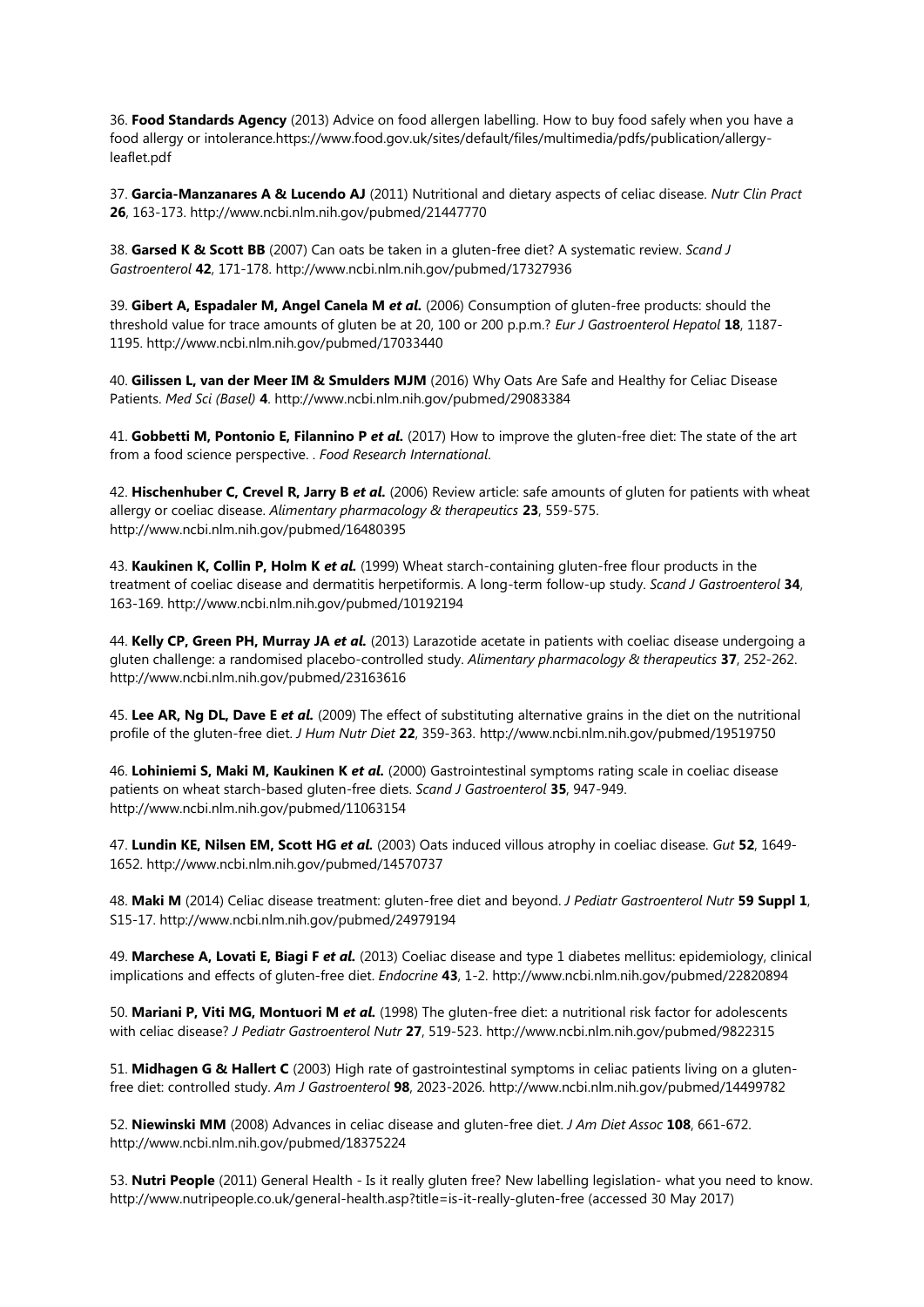54. **Packer SC, Dornhorst A & Frost GS** (2000) The glycaemic index of a range of gluten-free foods. *Diabet Med* **17**, 657-660. http://www.ncbi.nlm.nih.gov/pubmed/11051285

55. **Peraaho M, Kaukinen K, Paasikivi K** *et al.* (2003) Wheat-starch-based gluten-free products in the treatment of newly detected coeliac disease: prospective and randomized study. *Alimentary pharmacology & therapeutics* **17**, 587-594. http://www.ncbi.nlm.nih.gov/pubmed/12622768

56. **Pinto-Sanchez MI, Causada-Calo N, Bercik P** *et al.* (2017) Safety of Adding Oats to a Gluten-Free Diet for Patients With Celiac Disease: Systematic Review and Meta-analysis of Clinical and Observational Studies. *Gastroenterology* **153**, 395-409 e393. http://www.ncbi.nlm.nih.gov/pubmed/28431885

57. **Saturni L, Ferretti G & Bacchetti T** (2010) The gluten-free diet: safety and nutritional quality. *Nutrients* **2**, 16- 34. http://www.ncbi.nlm.nih.gov/pubmed/22253989

58. **Schaefer JJ** (2011) *Serving People with Food Allergies: Kitchen management and Menu Creation*. Boca Raton (FL): CRC Press

59. **Scherf KA & Köhler P** (2016) Wheat and gluten: technological and health aspects. *Ernährungs Umschau* **63**, 166-175. https://www.ernaehrungs-umschau.de/fileadmin/Ernaehrungs-Umschau/pdfs/pdf\_2016/08\_16/EU08\_2016\_Special\_Koehler\_engl.pdf

60. **Shewry PR & Hey SJ** (2015) The contribution of wheat to human diet and health. *Food Energy Secur* **4**, 178- 202. http://www.ncbi.nlm.nih.gov/pubmed/27610232

61. **Silvester JA, Graff LA, Rigaux L** *et al.* (2016) Symptomatic suspected gluten exposure is common among patients with coeliac disease on a gluten-free diet. *Alimentary pharmacology & therapeutics* **44**, 612-619. http://www.ncbi.nlm.nih.gov/pubmed/27443825

62. **Tanner G, Colgrave M & Howitt CA** (2014 ) Gluten, Celiac Disease, and Gluten Intolerance and the Impact of Gluten Minimization Treatments with Prolylendopeptidase on the Measurement of Gluten in Beer. *J Am Soc Brew Chem* **72**, 36-50.

63. **Theethira TG & Dennis M** (2015) Celiac disease and the gluten-free diet: consequences and recommendations for improvement. *Dig Dis* **33**, 175-182. http://www.ncbi.nlm.nih.gov/pubmed/25925920

64. **Tortora R, Capone P, De Stefano G** *et al.* (2015) Metabolic syndrome in patients with coeliac disease on a gluten-free diet. *Alimentary pharmacology & therapeutics* **41**, 352-359. http://www.ncbi.nlm.nih.gov/pubmed/25581084

65. **Valletta E, Fornaro M, Cipolli M** *et al.* (2010) Celiac disease and obesity: need for nutritional follow-up after diagnosis. *Eur J Clin Nutr* **64**, 1371-1372. http://www.ncbi.nlm.nih.gov/pubmed/20717130

66. **Verma AK, Gatti S, Galeazzi T** *et al.* (2017) Gluten Contamination in Naturally or Labeled Gluten-Free Products Marketed in Italy. *Nutrients* **9**. http://www.ncbi.nlm.nih.gov/pubmed/28178205

67. **Vici G, Belli L, Biondi M** *et al.* (2016) Gluten free diet and nutrient deficiencies: A review. *Clin Nutr* **35**, 1236- 1241. http://www.ncbi.nlm.nih.gov/pubmed/27211234

68. **Volta U, Tovoli F & Caio G** (2011) Clinical and immunological features of celiac disease in patients with Type 1 diabetes mellitus. *Expert Rev Gastroenterol Hepatol* **5**, 479-487. http://www.ncbi.nlm.nih.gov/pubmed/21780895

69. **Walter T, Wieser H & Koehler P** (2014) Production of gluten-free wheat starch by peptidase treatment. *Journal of Cereal Science* **60**, 202-209.

70. **Wessels MM, van V, II, Vriezinga SL** *et al.* (2016) Complementary Serologic Investigations in Children with Celiac Disease Is Unnecessary during Follow-Up. *J Pediatr* **169**, 55-60. http://www.ncbi.nlm.nih.gov/pubmed/26547400

71. **WHO** (2013) What are the health consequences of being overweight? .http://www.who.int/features/qa/49/en/